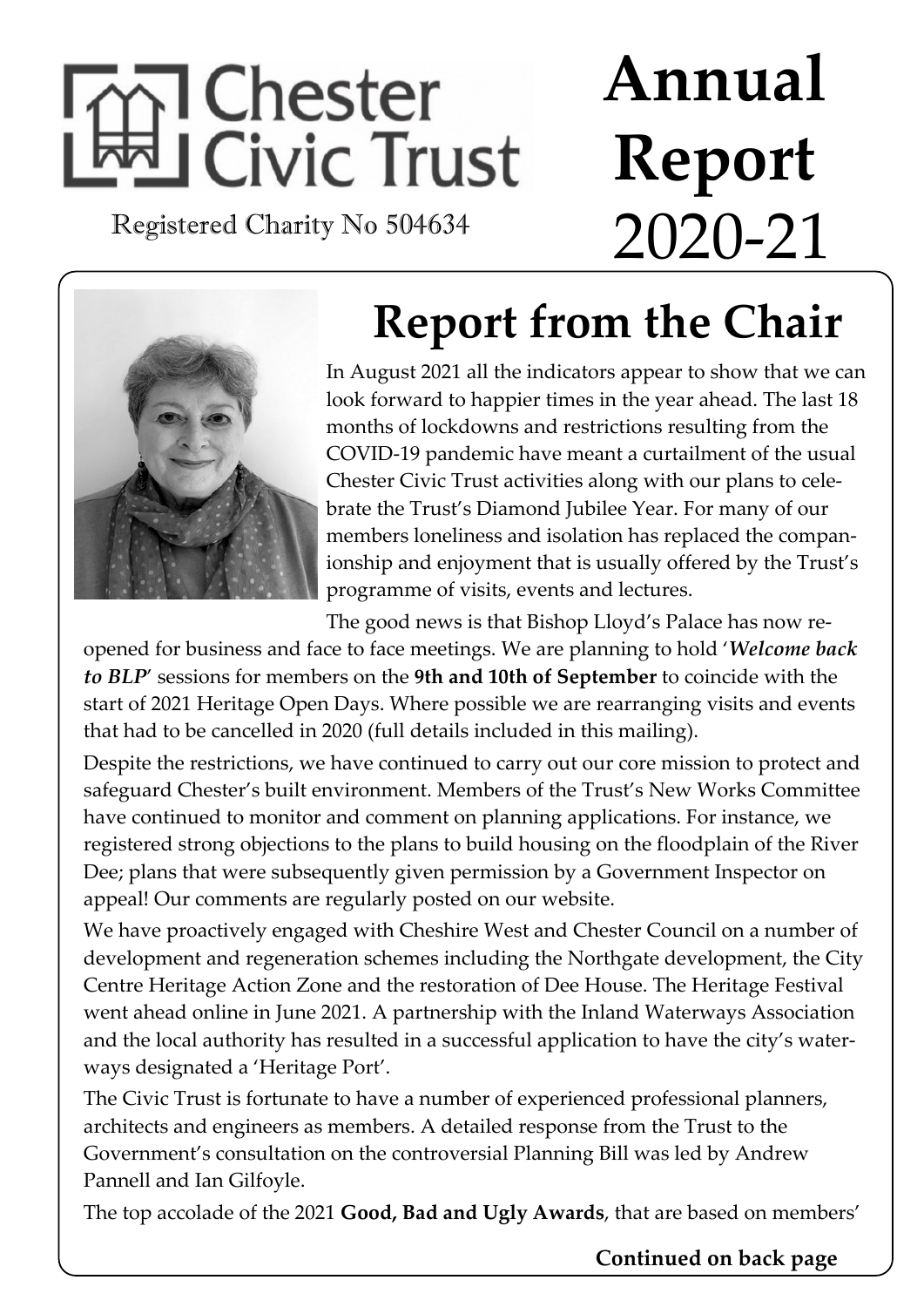#### **Objectives**

The main mission of the Trust is to preserve and improve the built environment in and around Chester and to enhance the quality of life of its citizens. To achieve this mission it has set itself the following objectives:

- To foster civic pride and public interest in Chester's buildings and their settings;
- To champion good architecture, planning and design, and promote sustainability;
- To preserve and enhance Chester's architectural and cultural heritage;
- To improve the quality of life for people in Chester.

In setting the above objectives, the trustees have given careful consideration to the Charity Commission's guidance on public benefits.

#### **Organisation**

The Trust is governed by the **Executive Committee** comprising:

- the three **Custodian Trustees** (who serve in perpetuity)
- the **Officers** of the Trust (Chairman, Vice-Chairmen, Hon Secretary and Hon Treasurer) who are elected annually
- between 8 & 12 **elected members** elected annually (who serve a maximum term of 3 years)
- the **President** and all **Vice-Presidents** plus any c**o-opted members** (non-voting)

The Executive Committee meets at approximately six-weekly intervals and decides all policy matters relating to the affairs of the Trust. It also approves all significant financial decisions in advance of expenditure being incurred. **The voting members of the Executive are the Trustees of the Trust.**

Five sub-committees support the Executive Committee; **Events**, **Heritage**, **New Works**, **Publicity**, and **Strategic Development**.

| President                | <b>Executive Committee</b>  | <b>Custodian Trustees</b>    |
|--------------------------|-----------------------------|------------------------------|
| Vacant                   | <b>Members (Elected)</b>    | <b>Brian Dutton</b>          |
| <b>Vice Presidents</b>   | Nick Clarke                 | Alistair Jones               |
| Graham Fisher            | Susan Denly                 | John Tweed                   |
| Stephen Langtree         | Jean Evans                  | <b>Membership Secretary</b>  |
| Cyril Morris             | Karen McKay                 | Faye Mustill-Daniels         |
| Chairman                 | Hilarie McNae               | <b>Address</b>               |
| <b>Christine Russell</b> | Martin Meredith             | Bishop Lloyd's Palace        |
| <b>Vice Chairmen</b>     | <b>Faye Mustill-Daniels</b> | 51/53 Watergate Row          |
| Peter Cocker             | <b>Andrew Pannell</b>       | Chester                      |
| John Herson              | Cynthia Phillips            | CH <sub>1</sub> 2LE          |
| <b>Hon Secretary</b>     | <b>Executive Committee</b>  | <b>Independent Examiners</b> |
| David Evans              | <b>Members (Co-opted)</b>   | Hargreaves & Woods           |
| <b>Hon Treasurer</b>     | Tony Barton                 | Cholmondeley House           |
| <b>Sue Harris</b>        | Ruth Davidson               | Dee Hills Park               |
|                          |                             | Chester, CH3 5AR             |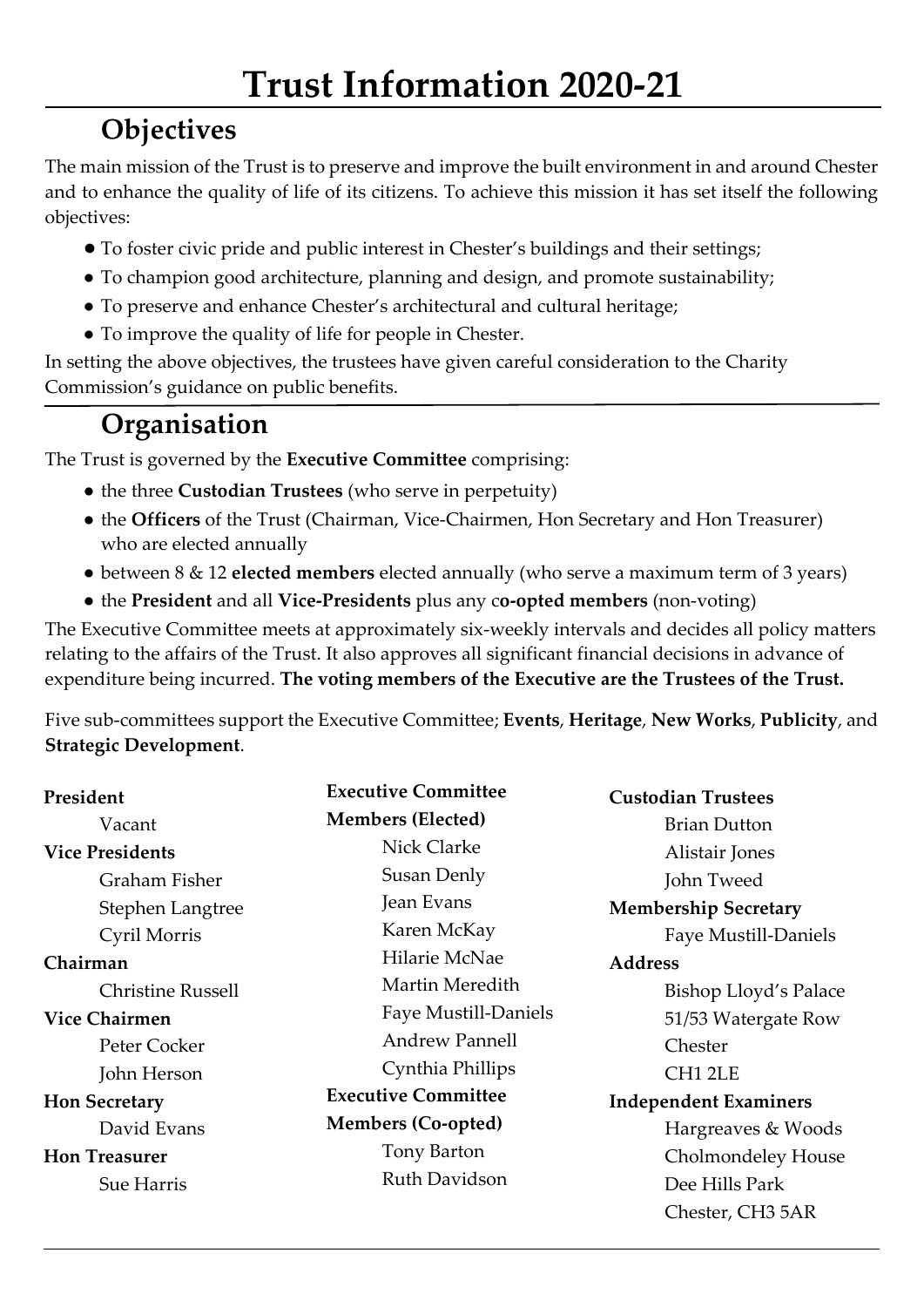#### **Governance**

The Trustees are responsible for preparing the Trustees' Annual Report and the financial statements in accordance with applicable law and United Kingdom Accounting Standards (UK Generally Accepted Accounting Practice).

The law applicable to charities in England and Wales requires the trustees to prepare financial statements for each financial year which give a true and fair view of the state of affairs of the charity and of the incoming resources and application of resources of the charity for that period. In preparing those financial statements, the trustees are required to:

- select suitable financial policies and apply them consistently;
- � observe the methods and principles in the Charities Statement of Recommended Practice
- make judgements and estimates that are reasonable and prudent:
- state whether applicable accounting standards have been followed, subject to any material departures disclosed and explained in the financial statements;
- � prepare the financial statements on the going concern basis unless it is inappropriate to presume that the charity will continue in operation.

The trustees are responsible for keeping proper accounting records which disclose with reasonable accuracy at any time the financial position of the charity and which enable them to ensure that financial statements comply with the Charities Act 2011, the Charity (Accounts and Reports) Regulations 2008 and the provisions of the trust deed. They are also responsible for the safeguarding of the assets of the charity and hence for taking reasonable steps for the prevention and detection of fraud and other irregularities.

#### **Membership**

As at 31<sup>st</sup> July 2021 there were 318 individual and joint members of Chester Civic Trust.

#### **Events and Activities**

From March 2020, the normal activities of the Trust were severely curtailed by the restrictions imposed as a result of the COVID-19 pandemic. The frequency of Executive meetings was reduced and they were held over the Internet on the Zoom platform.

Bishop Lloyd's Palace was not available for hire for most of the year and only certain uses were permitted. This led to a substantial loss of income for the Trust which was partly compensated for by grants obtained through Cheshire West and Chester Council.

The programme of visits, talks and lectures which is greatly valued by our members, had to be abandoned or postponed, along with a dinner to celebrate the Trust's Diamond Jubilee Year.

Nonetheless, as detailed in the Chair's report overleaf, the core activities of monitoring planning applications, engaging with local and national planning proposals and working to preserve and enhance Chester's heritage have continued despite the difficulties.

## **1 Chester I Civic Trust**